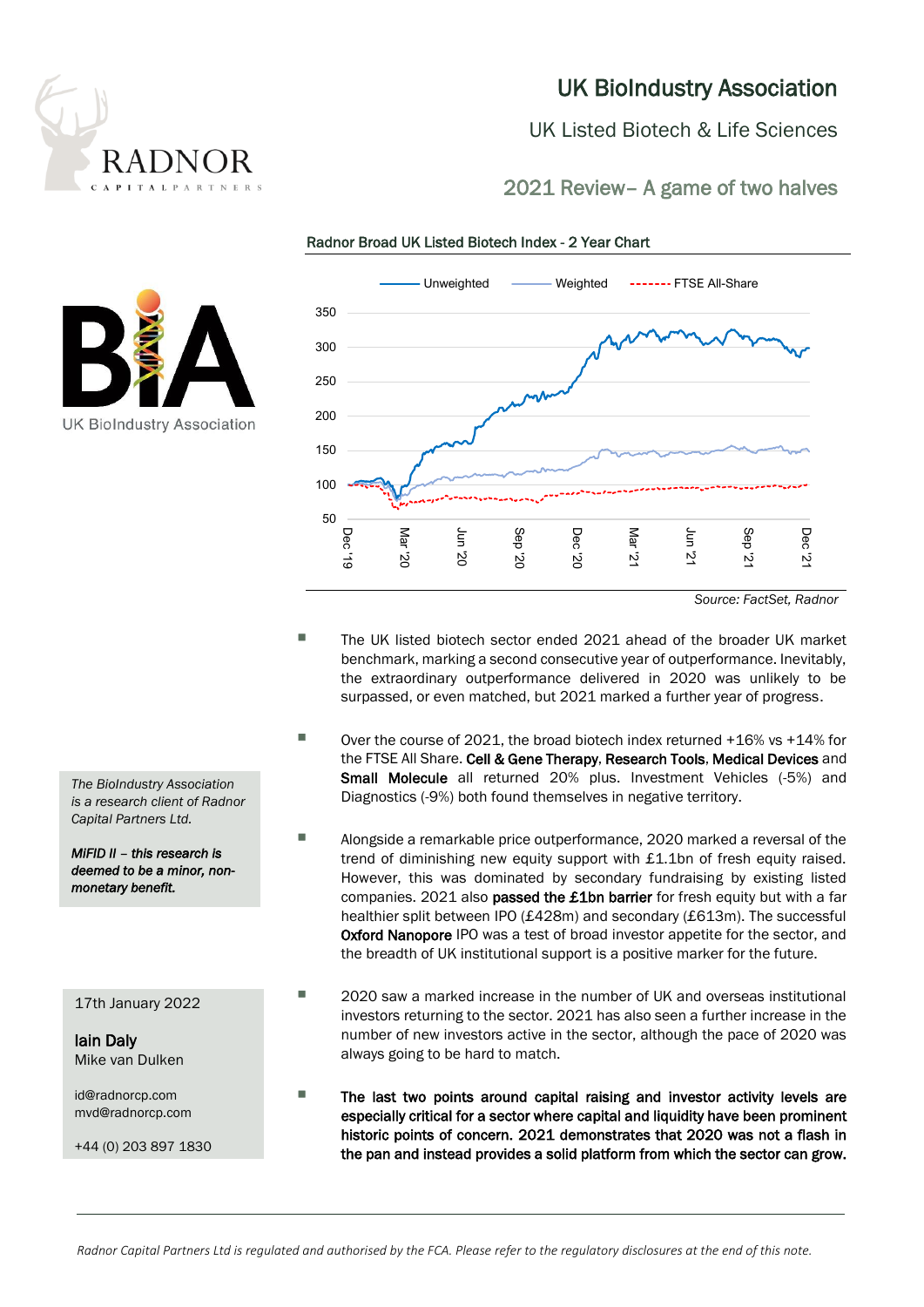# 1 – Price Performance:



*Source: FactSet, Radnor*

Above we show the 1 Year and 5 Year performance charts for the Broad UK Biotech Index. The index classifications and constituents have been curated by Radnor, in partnership with the BIA. These indices are calculated via the FactSet custom index methodology on both an Unweighted basis and a Market Cap Weighted basis.

- The market cap of the Broad Biotech index is £39.9bn and is made up of 86 constituents. On a net basis, the numbers of constituents declined by 5 due to a combination of M&A and Nasdaq re-listings outweighing 5 successful IPOs
- The sector continues to be concentrated with the ten largest companies enjoying a combined market cap of £26.6bn, representing 68% of the sector by value.
- Although the second half of 2021 witnessed a more mixed performance compared to H1, the listed biotech sector still ended 2021 outperforming the broader UK market on both an Unweighted and Weighted basis.
- $\blacksquare$  We would also note that even prior to the onset of the Covid-19 pandemic, which has clearly been the catalytic event dominating the sector during 2020, the Broad Biotech index had been outperforming the broader market throughout Q1 2020.
- In fact, over the last five years, on an *unweighted* basis, the Broad Biotech Index had been performing ahead of the FTSE All Share.

In the charts that follow, we break the Broad Biotech index down into its main subcomponents.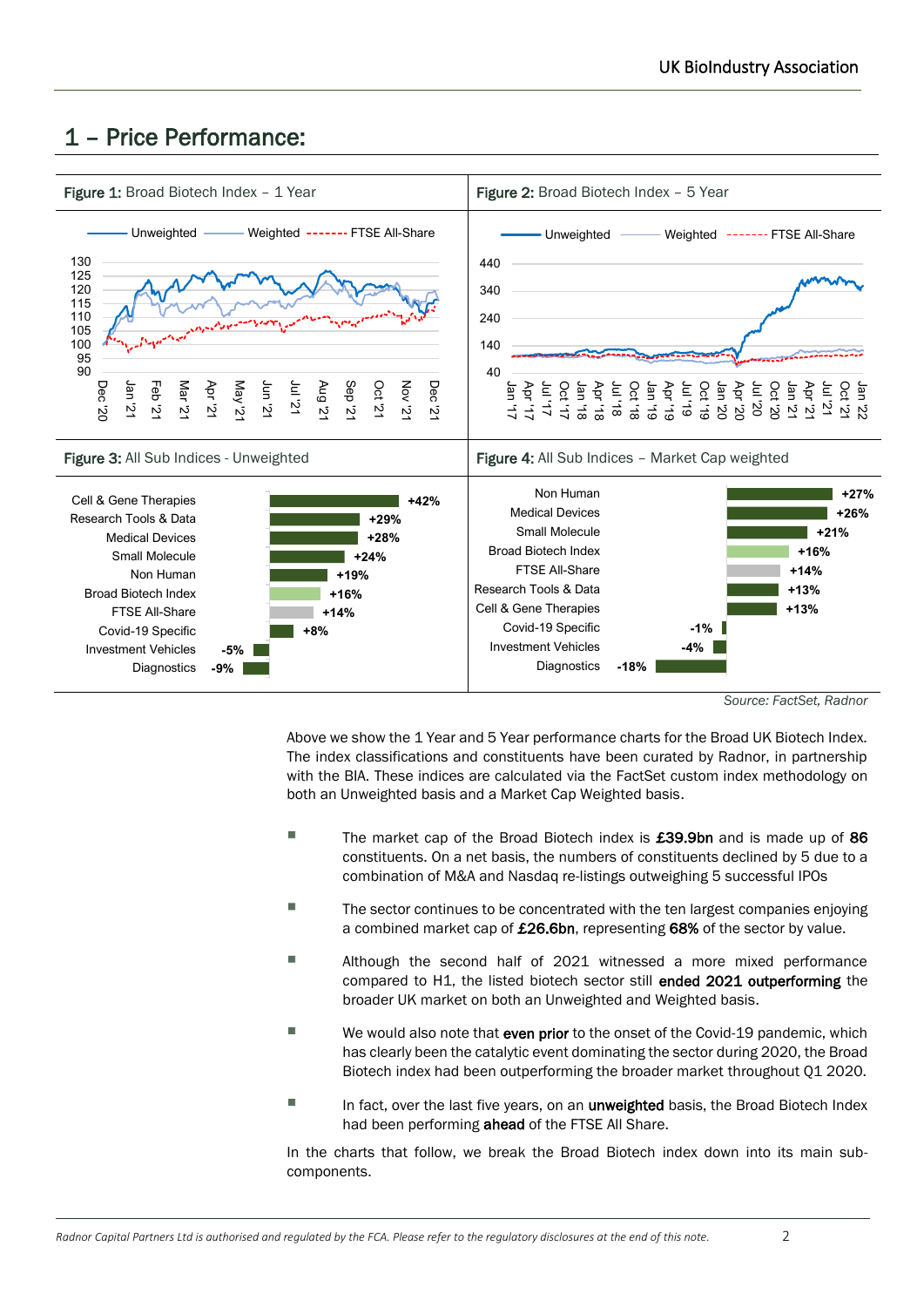

## Cell & Gene Therapies

Research Tools & Data

## *Source: FactSet, Radnor*



*Source: FactSet, Radnor*

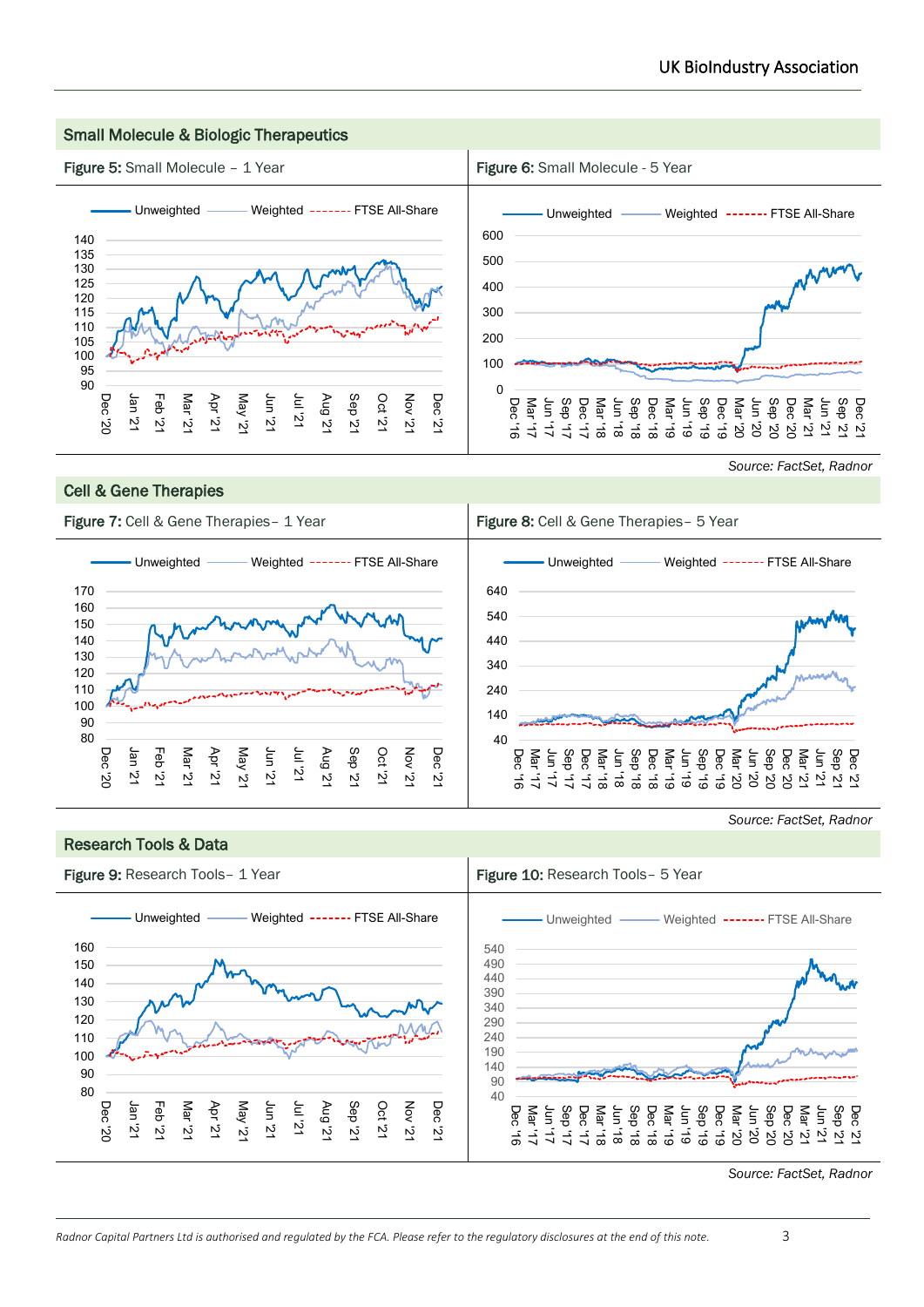

Medical Devices

*Source: FactSet, Radnor*



#### Commercialisation & Investment Vehicles



*Source: FactSet, Radnor*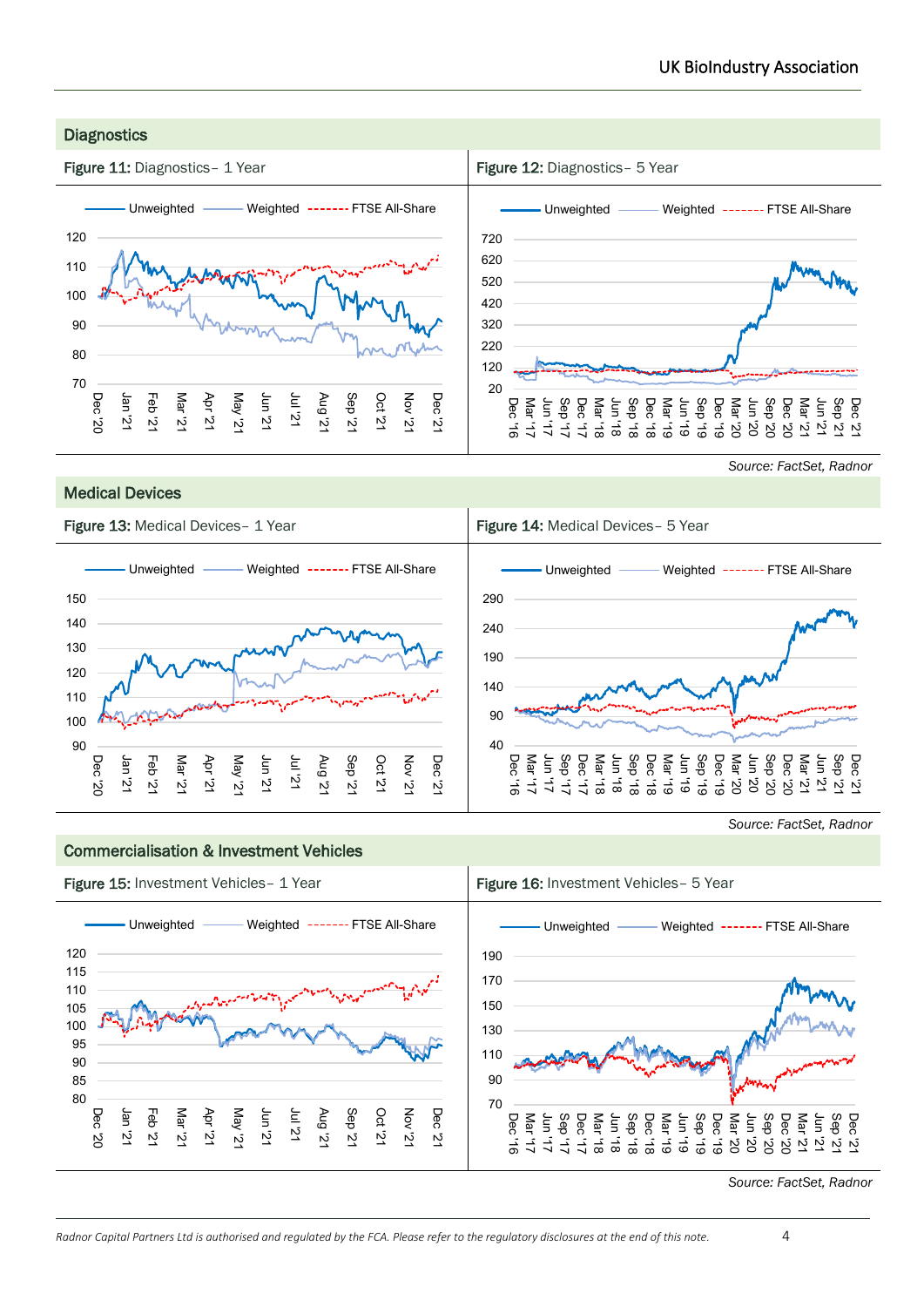

*Source: FactSet, Radnor*

In Figure 15 and 16 above, we show the performance of the COVID-19 specific peer group. This is a "composite" sub index, whose constituents are drawn from each of the former subindices. Each of these companies have announced trials or product development specifically aimed at testing or treating Covid-19, or where their existing IP has direct relevance in dealing with the pandemic.

It is notable how this particular "composite" peer group has seen its outperformance tailing off as the vaccine roll-out has gathered pace around the world. It is perhaps not surprising to see a peer group that has seen its aggregate share price increase 8x in the space of less than a year experience some natural profit taking. However, share prices in this peer group remain substantially elevated from pre-pandemic levels, which suggests that investors continue to expect Covid-19 to remain a structural theme for some time to come.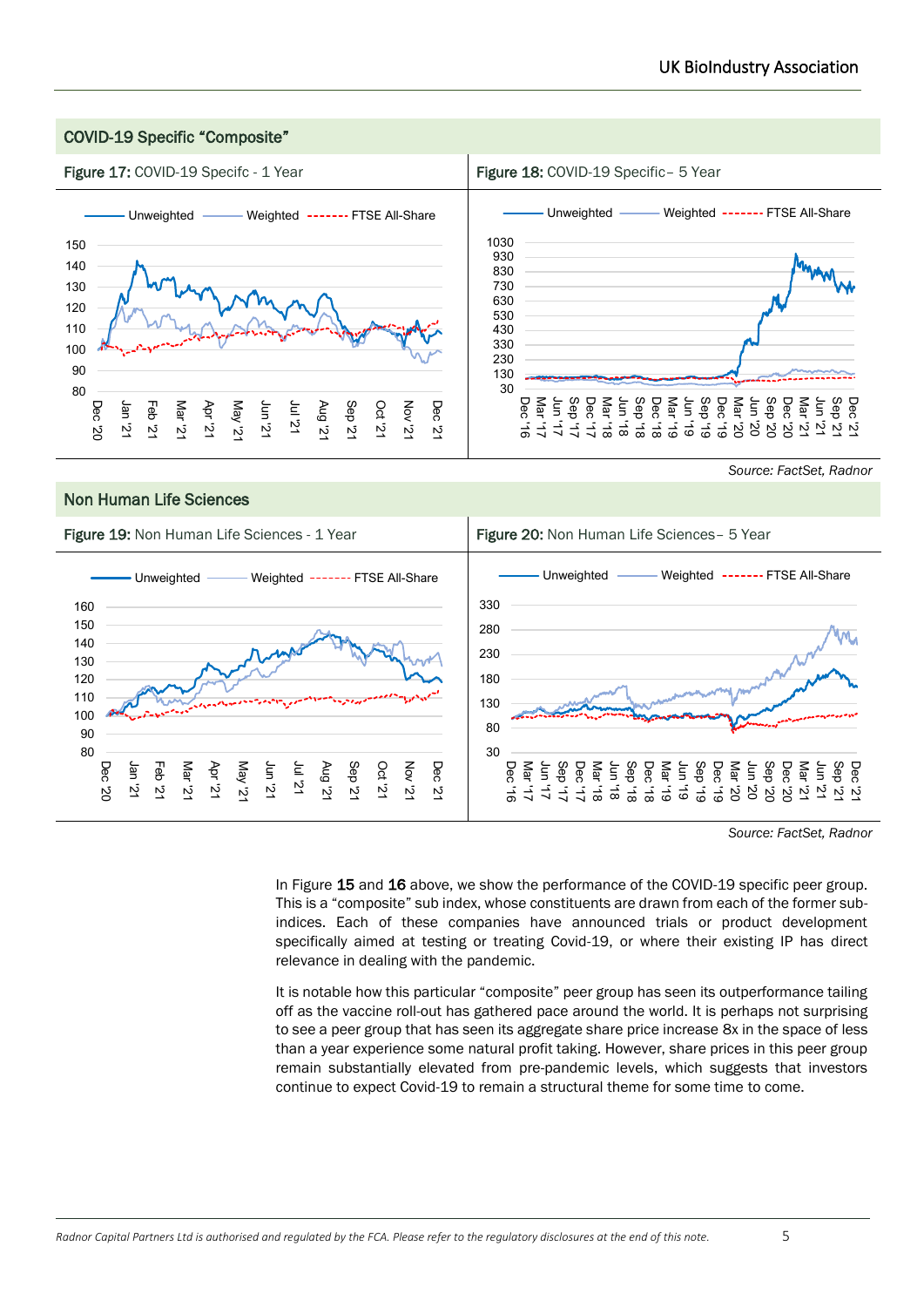# 2 – Capital Raising: 2021 building on a standout 2020

Figure 21: Fundraising Activity, 2017 - 2021 year to date by value of transactions, £m

It was always going to be challenging for the sector to exceed what was a remarkable (by sector standards) 2020 from a capital raising perspective. However, 2021 came close to 2020 in terms of total new equity raised:

- Year to date, 2021 £1,039m of new equity raised across 5 IPOs and 25 secondaries. This represents 90% of the total equity raised in 2020 and 137% ahead of the £438m raised in 2019. In fact, 2021 saw more fresh equity raised than both 2019 and 2018 combined.
- 2020 was an unusually strong comparative with a total of £1,148m of fresh equity raised by 51 individual companies, more than double the amount raised in 2018 and 2019 combined.
- **2020** was also unusual in the sense that 94% of the equity raised  $(E1.077m)$  was to support existing listed companies. 2021 has shown a much more even balance between IPO and secondary fundraising activity.

In Figure 21 below, we show the **amount**  $(fm)$  of fresh equity raised across the last four years by sub-index.



*Source: London Stock Exchange, RNS, Radnor*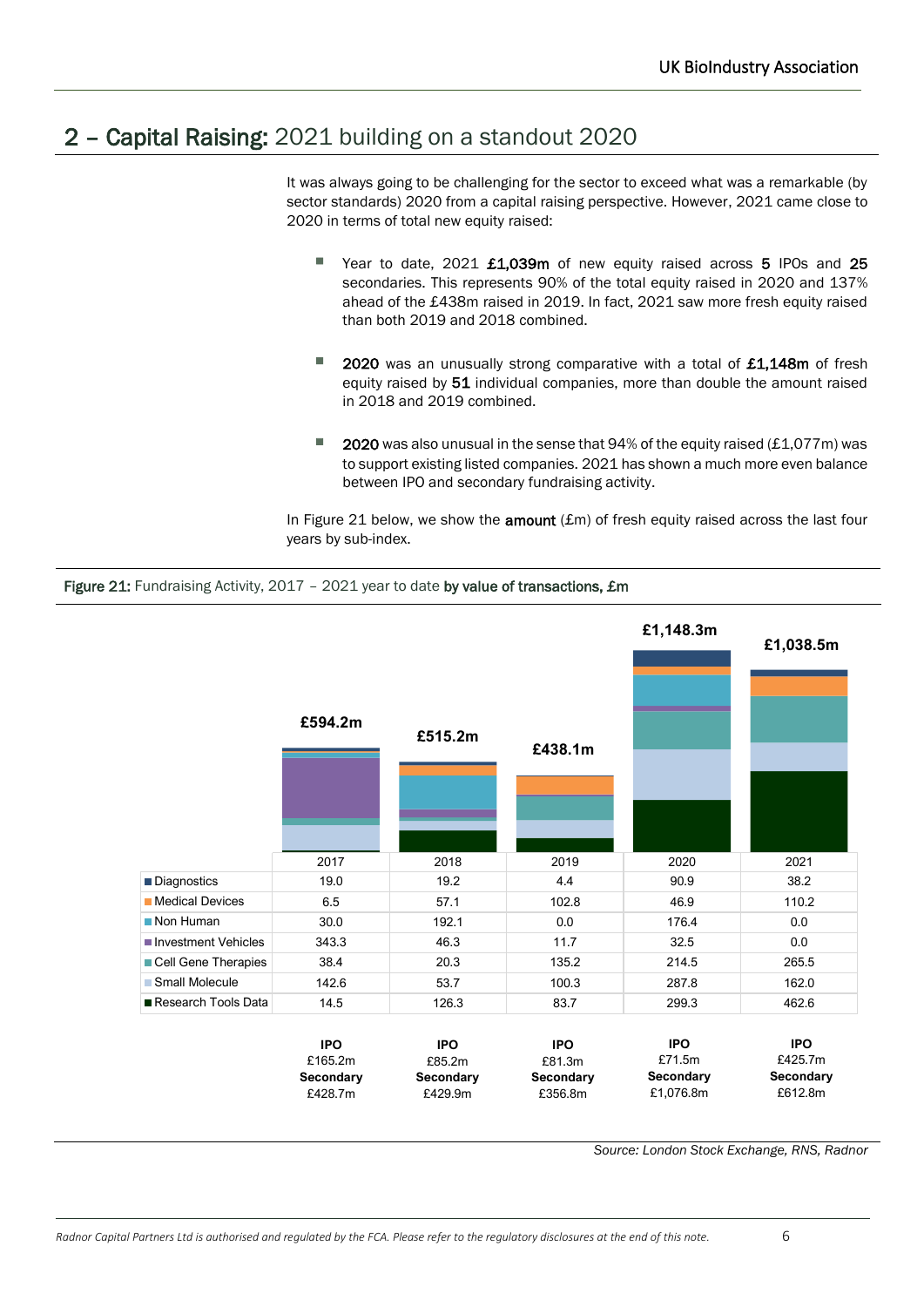In Figure 22 below, we show the number of companies that have raised fresh equity across the last four years by sub-index.





*Source: London Stock Exchange, RNS, Radnor*

Looking at the last four years in the round; Figure 23 below shows the split of total IPO and Secondary fundraising totals across the main sub-indices.





*Source: London Stock Exchange, RNS, Radnor*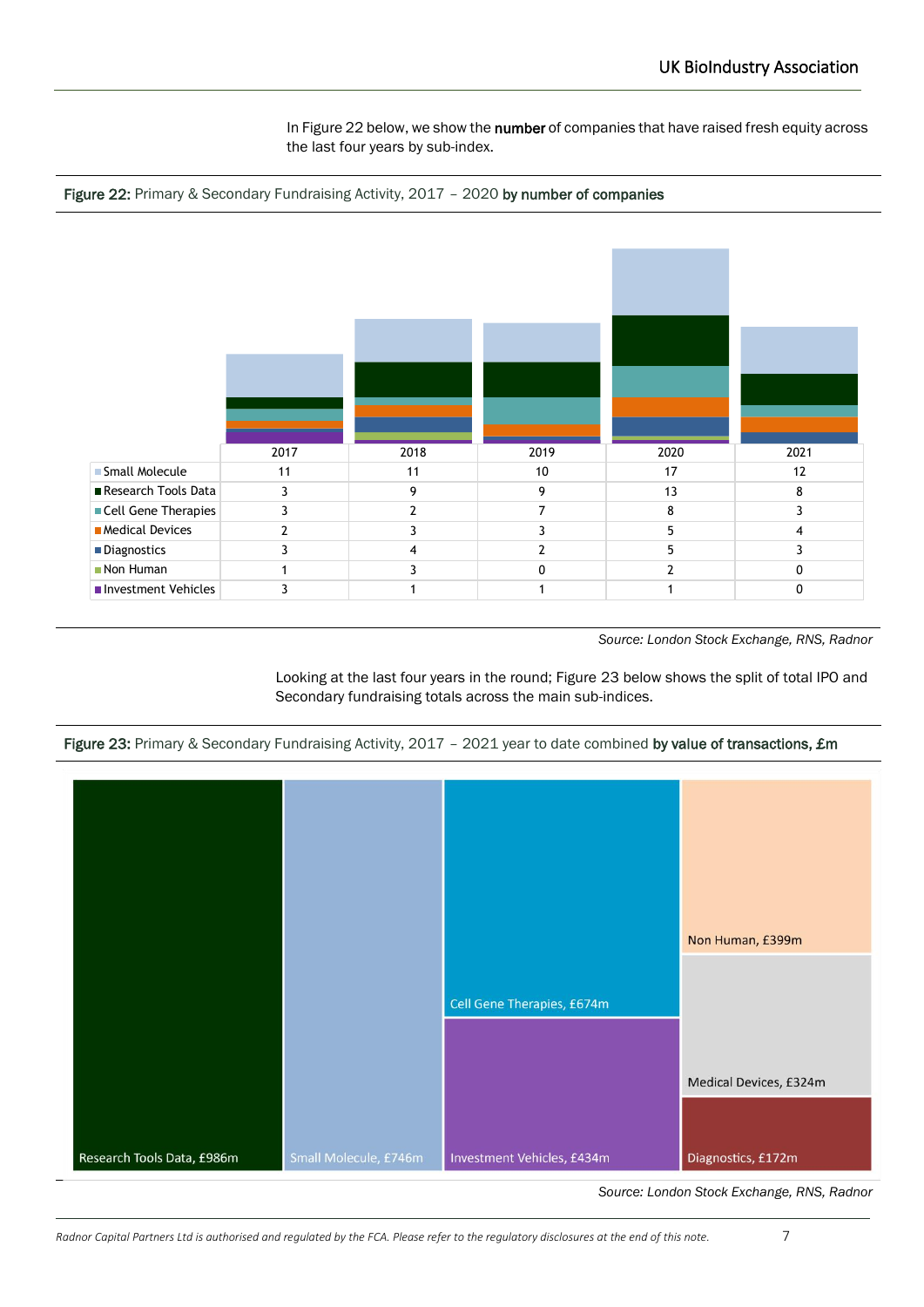## 3 – Investor Trading Flows and Participation:

Unsurprisingly, with sector price performance varying significantly between H1 and H2 of 2021, we can see evidence for this in the volume and direction of investor trading flows.

- In H1 2001, we identified a net inflow of £606m of net new buying across all investor types
	- Small Molecule (net inflow of £366m) and Research Tools (net inflow of £267m) saw the highest levels of net buying activity.
- $\blacksquare$  In H2 2021, this trend reversed with a net outflow of  $£296m$  of selling across all investor types
	- **Small Molecule** (net outflow of £198m) saw the biggest net selling, followed by Cell & Gene Therapy (net outflow of £86m) and Diagnostics (net outflow of £69m).
	- Research Tools (net inflow of £107m) was the only sub sector with positive H2 net investor balance, driven primarily by the Oxford Nanopore IPO
- Across the Broad Index and over the full year we can identify £4,248m of Buying activity, offset by £3,938m of Selling activity; resulting in a full year total net inflow of £309m across the sector;
	- Research Tools (full year net inflow of £374m) and Small Molecule (full year net inflow of £168m) led the way in terms of net positive investor buying activity.
	- Only Commercialisation & Investment Vehicles (full year net outflow of-£99m) and Medical Devices (full year net outflow of £14m) saw consistent net outflows in both H1 and H2.
- Looking at the data through the lens of investor type:
	- North American (full year net inflow of £703m) and European investors (net inflow of £151m) were the largest net buyers across the full year.
	- UK Larger Institutions continued to be material net sellers in value terms with an outflow of £379m, although the pace of net selling decreased in H2.
	- UK Smaller Institutions were overall net sellers in 2021 (-£42m), despite being net buyers of the sector (+£36m) in H1.
	- UK Private Wealth were net sellers across the year (-£97m) continuing their trend established late in 2020. During the first three quarters of 2020, UK Private Wealth had been materiel net buyers of the sector.
	- UK Retail Execution Only platforms have been a prominent force in the sector and were overall net buyers (+£25m) in 2021, although they were small net sellers in H2.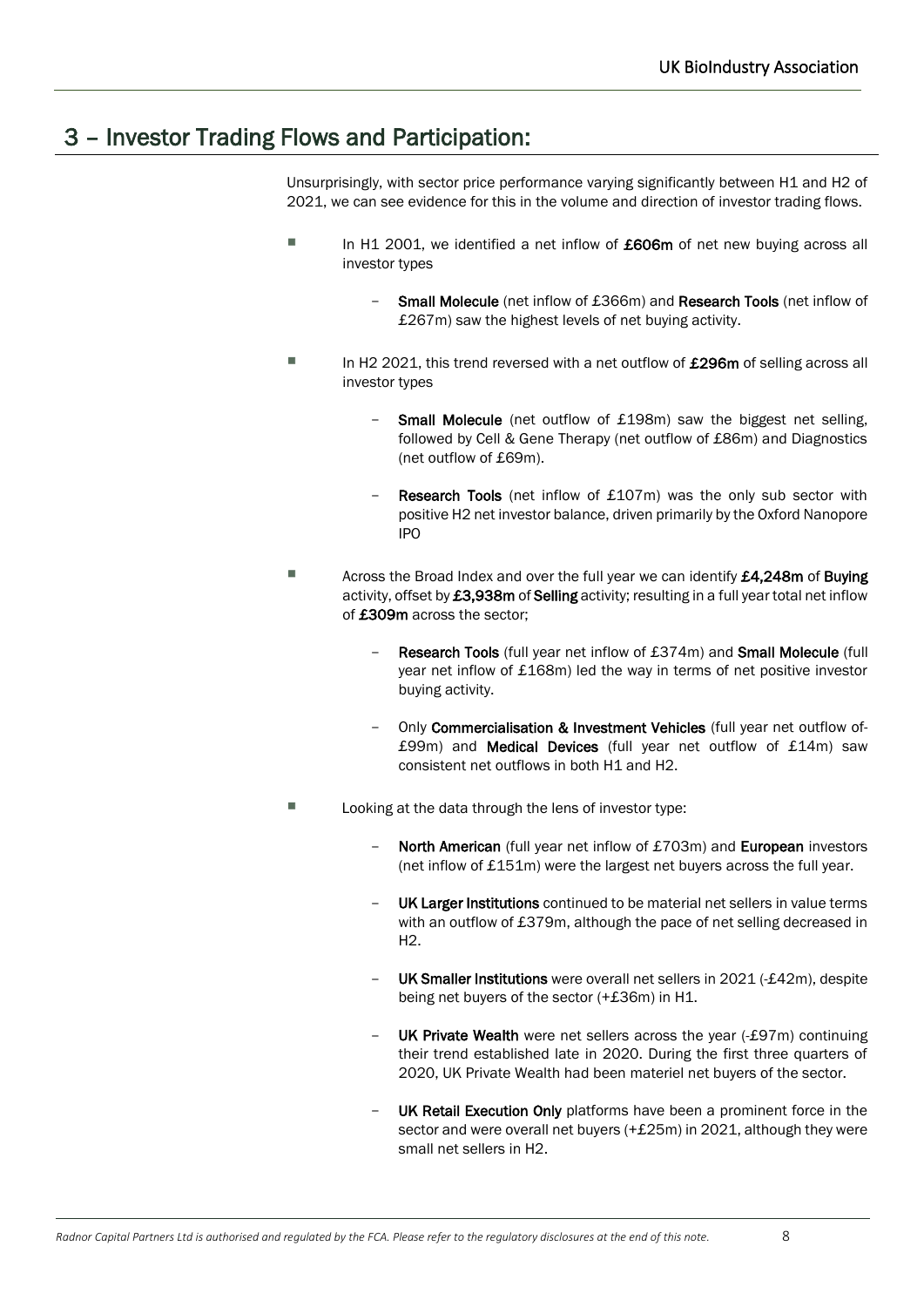## Broad Biotech Index – All Investor Buying / Selling, - H1 vs H2 2021



Figure 24: All Investors Buying / Selling - H1 vs H2 - by Sub Index

#### Figure 25: All Investors Buying / Selling – H1 vs H2 – by Investor Type



**BH1 BH2** Full Year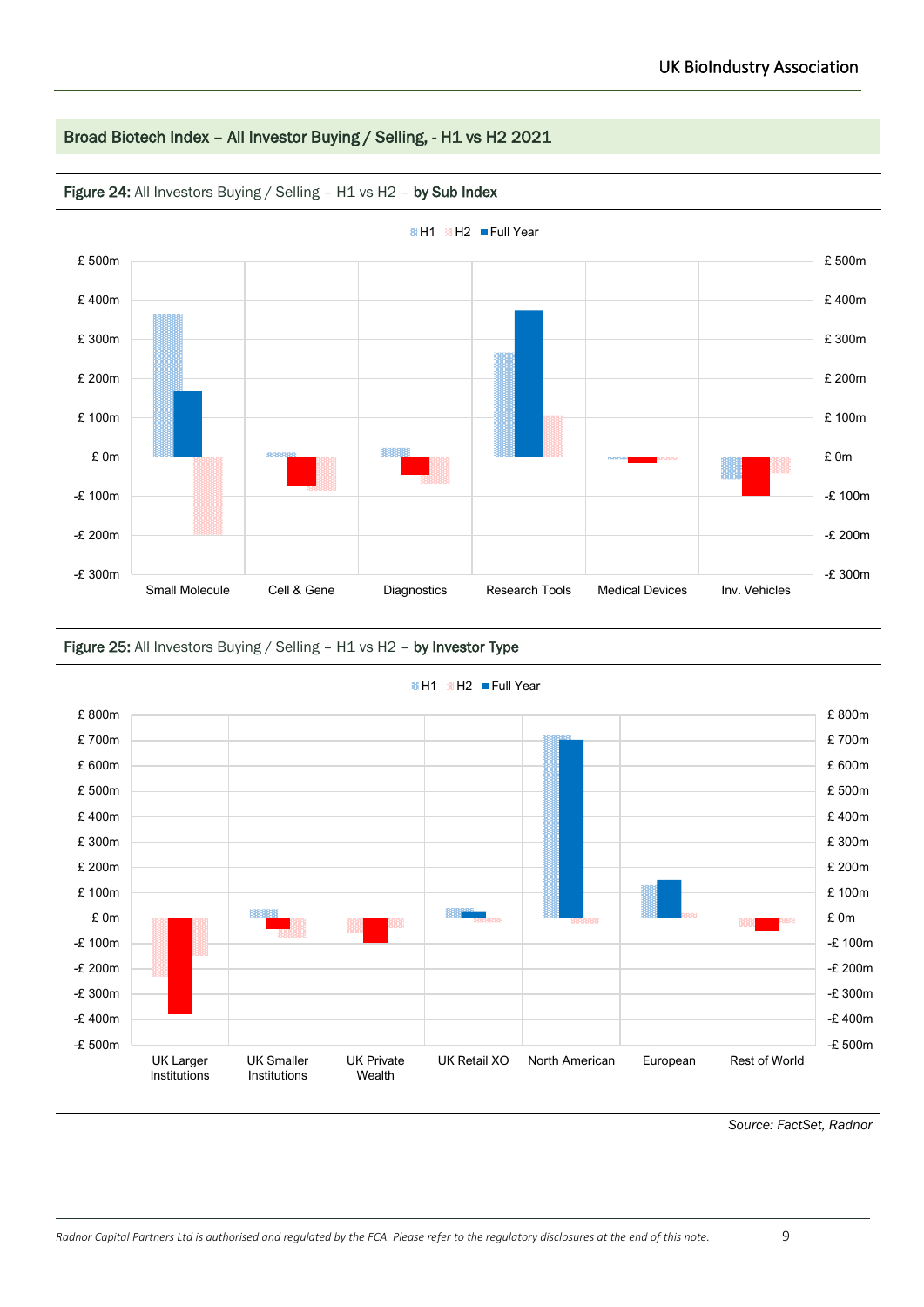## Broad Biotech Index – All Investor Buying / Selling, June through December 2021



Figure 26: All Investors Buying / Selling - H2 2021 - by Sub Index



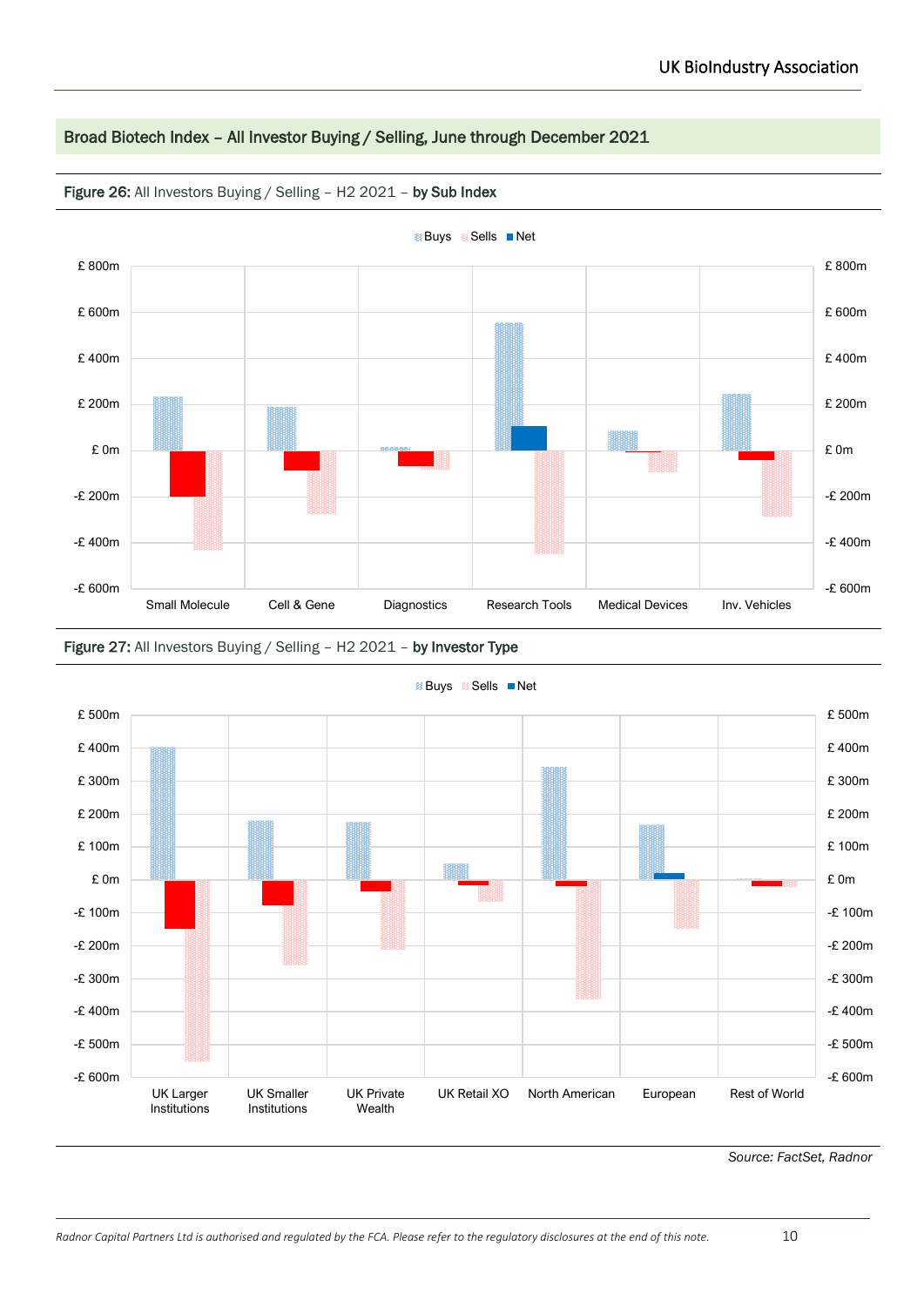## By Sub Index – Buying / Selling, June through December 2021



#### Figure 28: Small Molecule – H2 2021 by Investor Type

#### Figure 29: Cell & Gene Therapy – H2 2021 by Investor Type

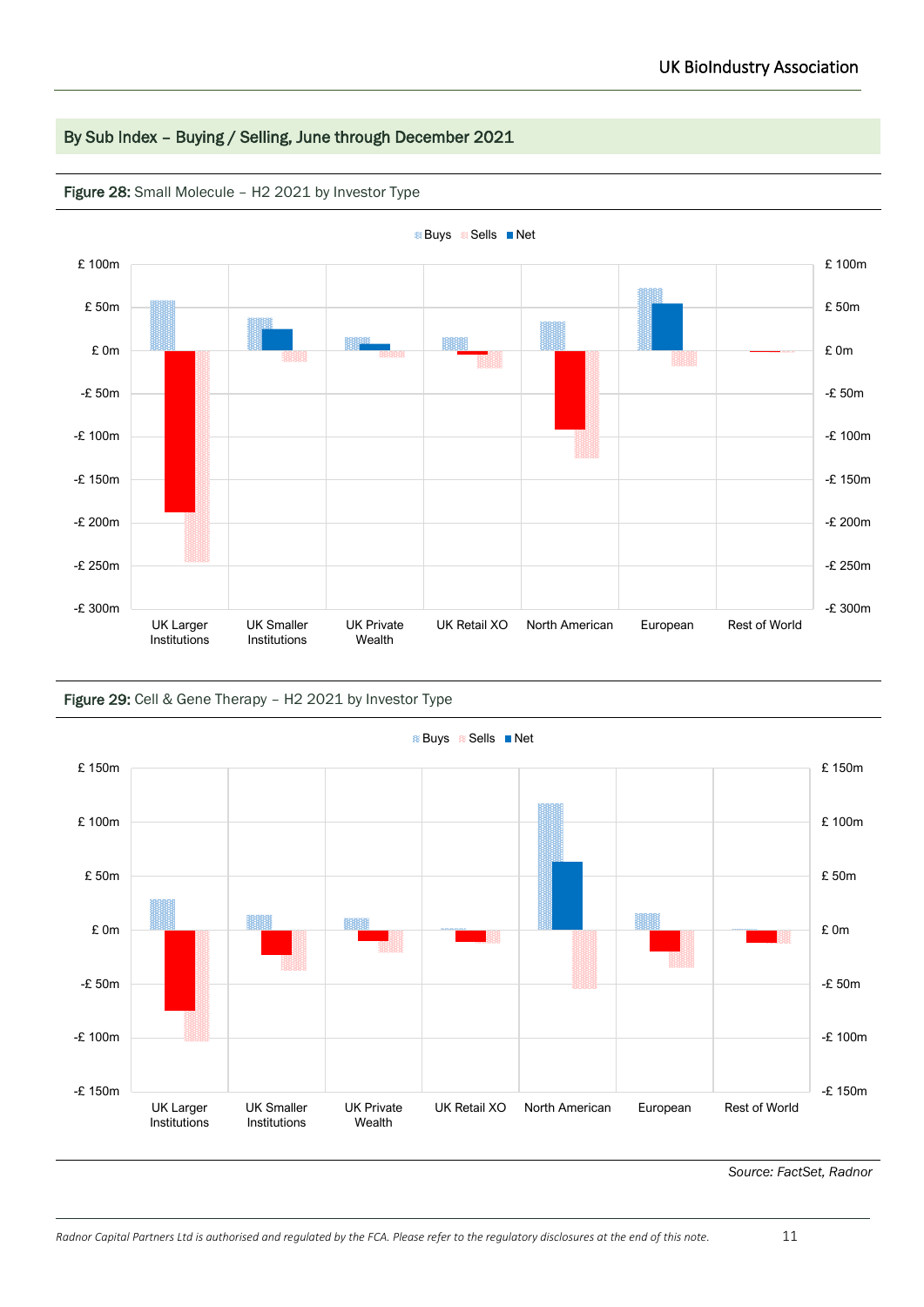







**B**Buys **B**Sells **Net**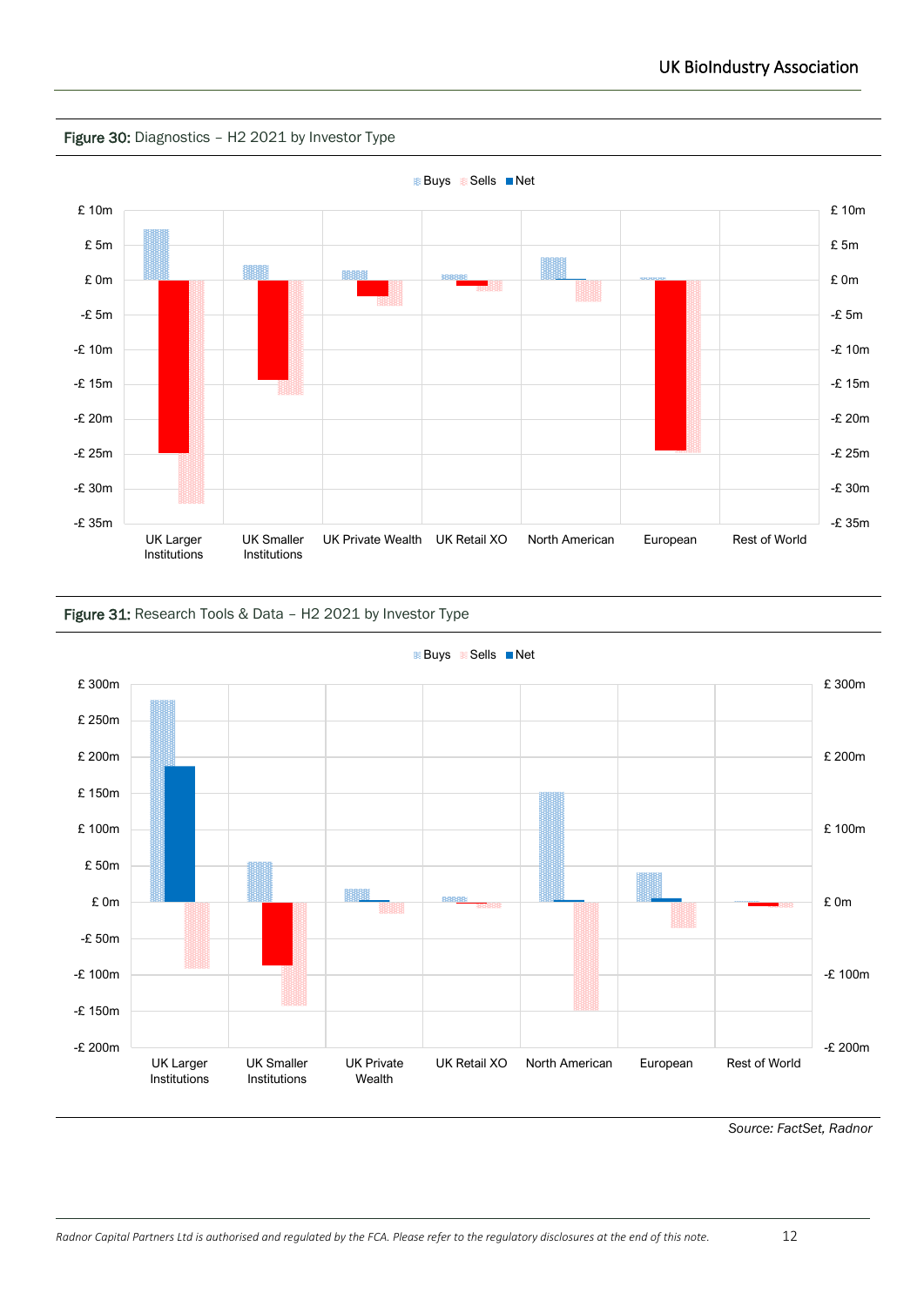



## Figure 33: Commercialisation & Investment Vehicles – H2 2021 by Investor Type



**BB** Buys **R** Sells **Net**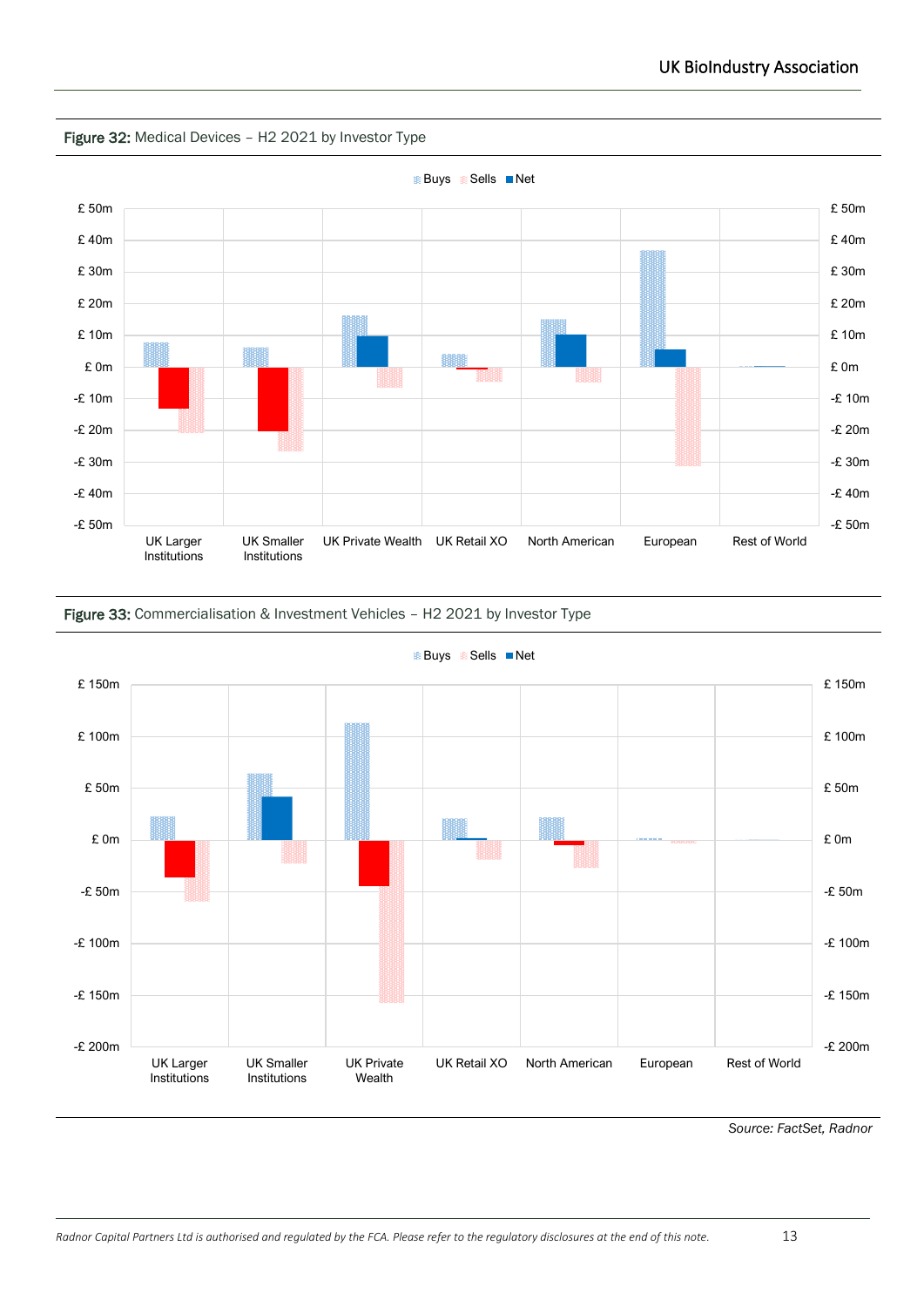## By Investor Type – Buying / Selling, June through December 2021



Figure 34: UK Large Institution - H2 2021 by Sub Index

### Figure 35: UK Smaller Institution - H2 2021 by Sub Index

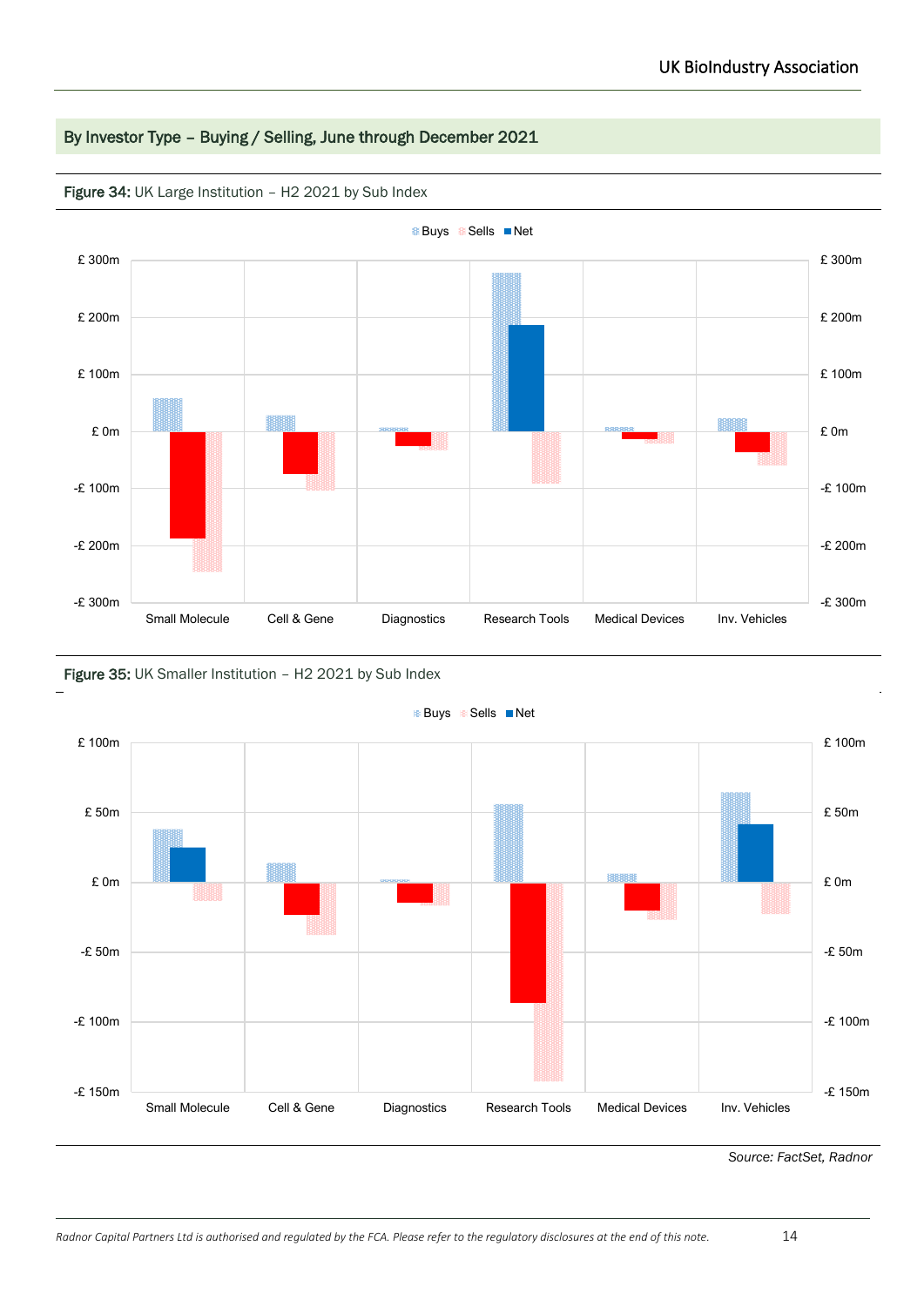

#### Figure 37: UK Retail Execution Only – H2 2021 by Sub Index



<sup>88</sup> Buys <sup>88</sup> Sells ■ Net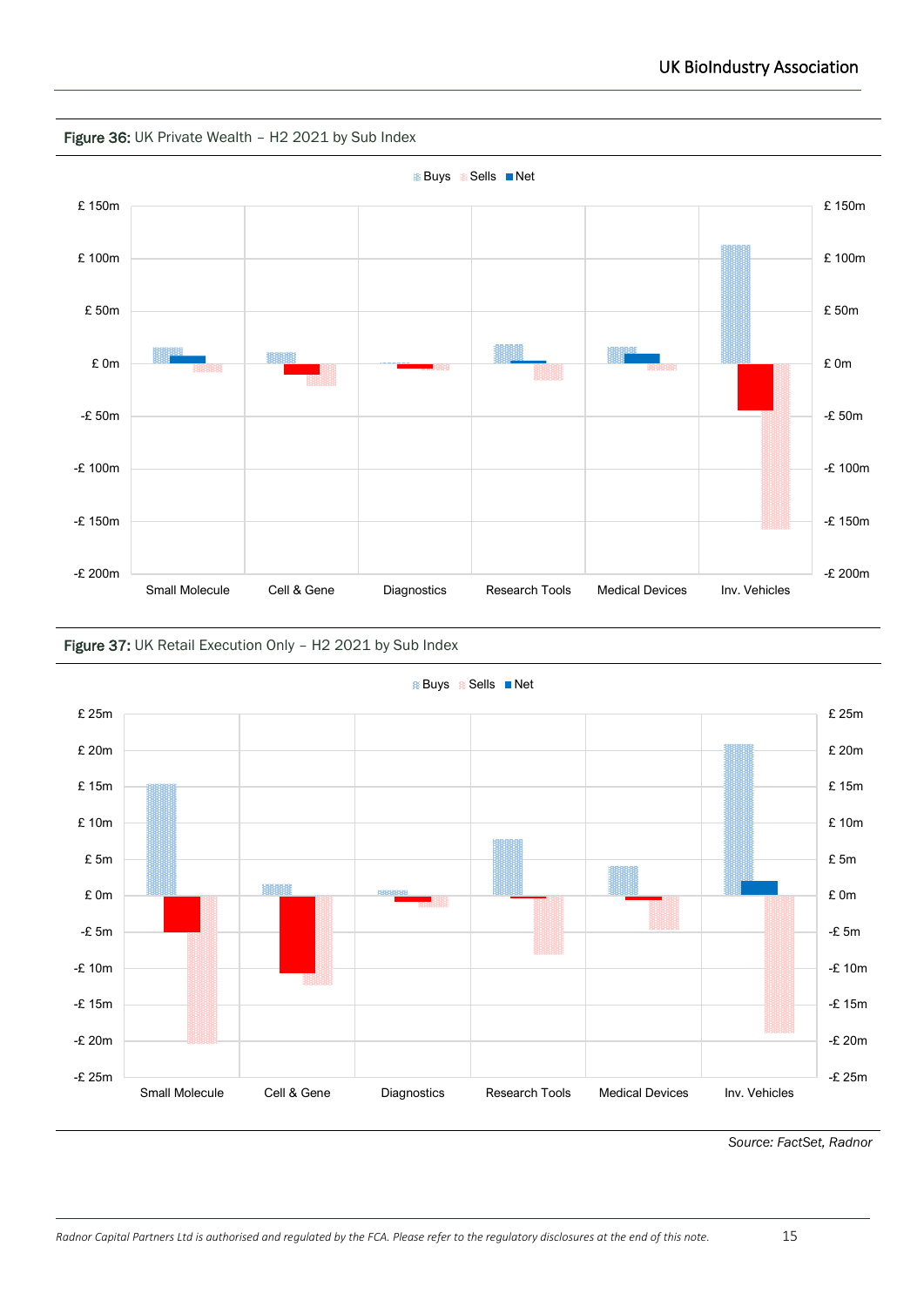

#### Figure 38: North American Investors – H2 2021 by Sub Index



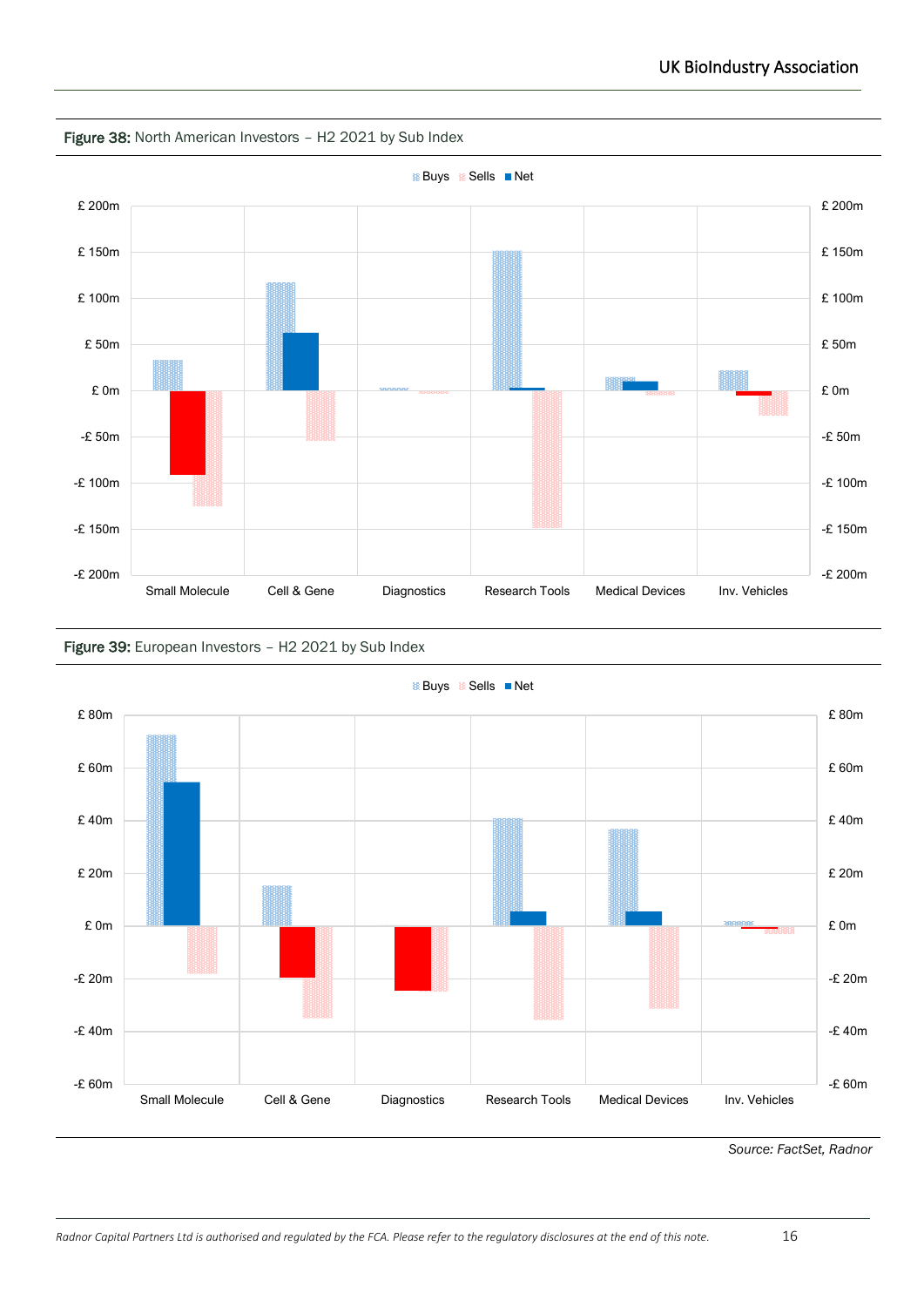

Figure 40: Rest of the World Investors - H2 2021 by Sub Index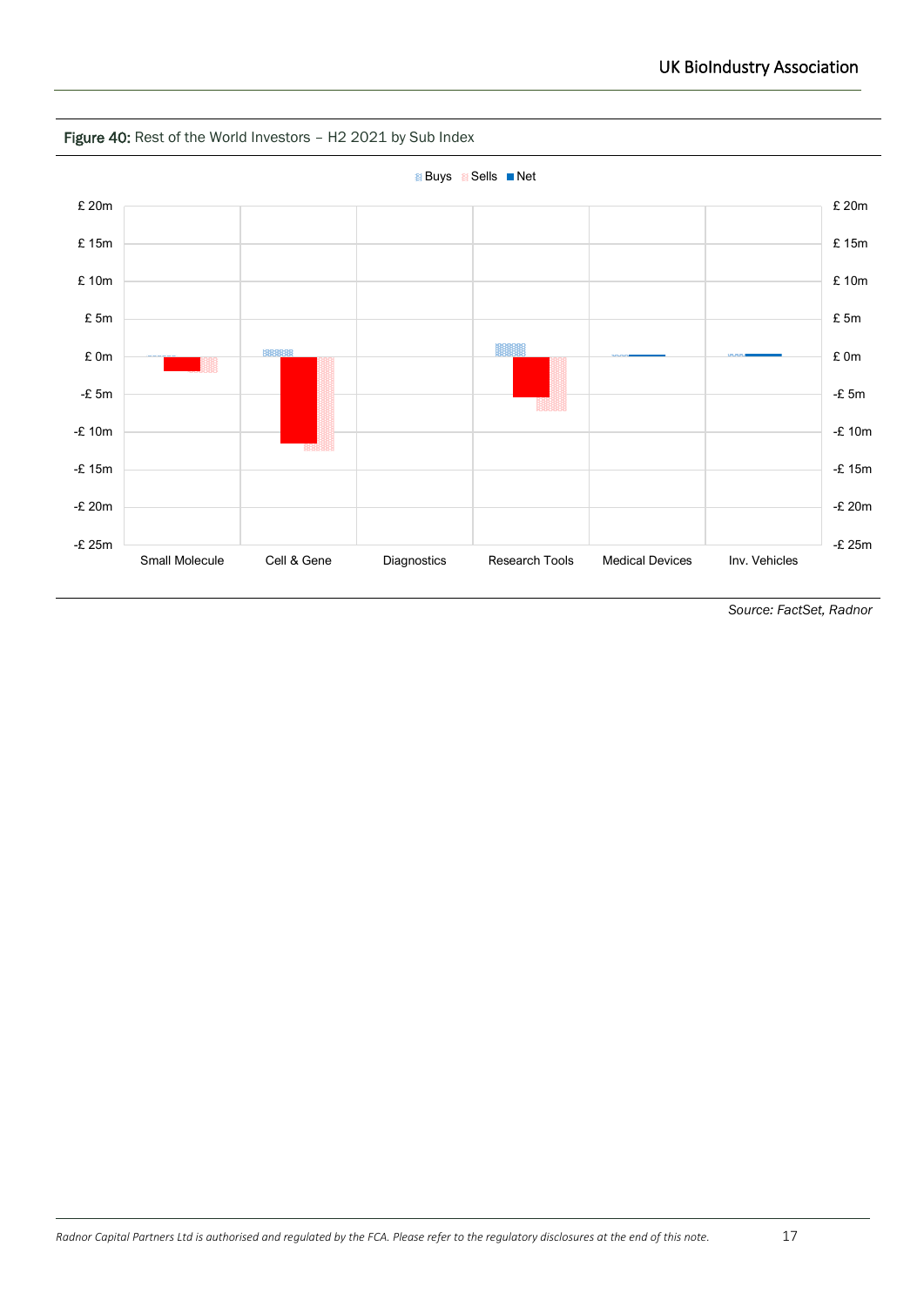#### By Investor Type – Net New Investors by Number, Full Year 2021

In Figures  $41 - 46$  below, we show how many net new investors entered the sector during 2021. We break these investor numbers down by each individual sub-index.

- By number of active UK Institutional investors, 2021 was a positive year. Research Tools, Small Molecule and Investment Vehicles all saw YoY increases.
- North American Investors continued their positive trend from 2020 with Cell & Gene (+5) and Research Tools (+9) seeing the largest number of new entrants.
- In a similar fashion, UK Private Wealth names continued to increase their presence and overall were the largest single source of new investors in the sector.

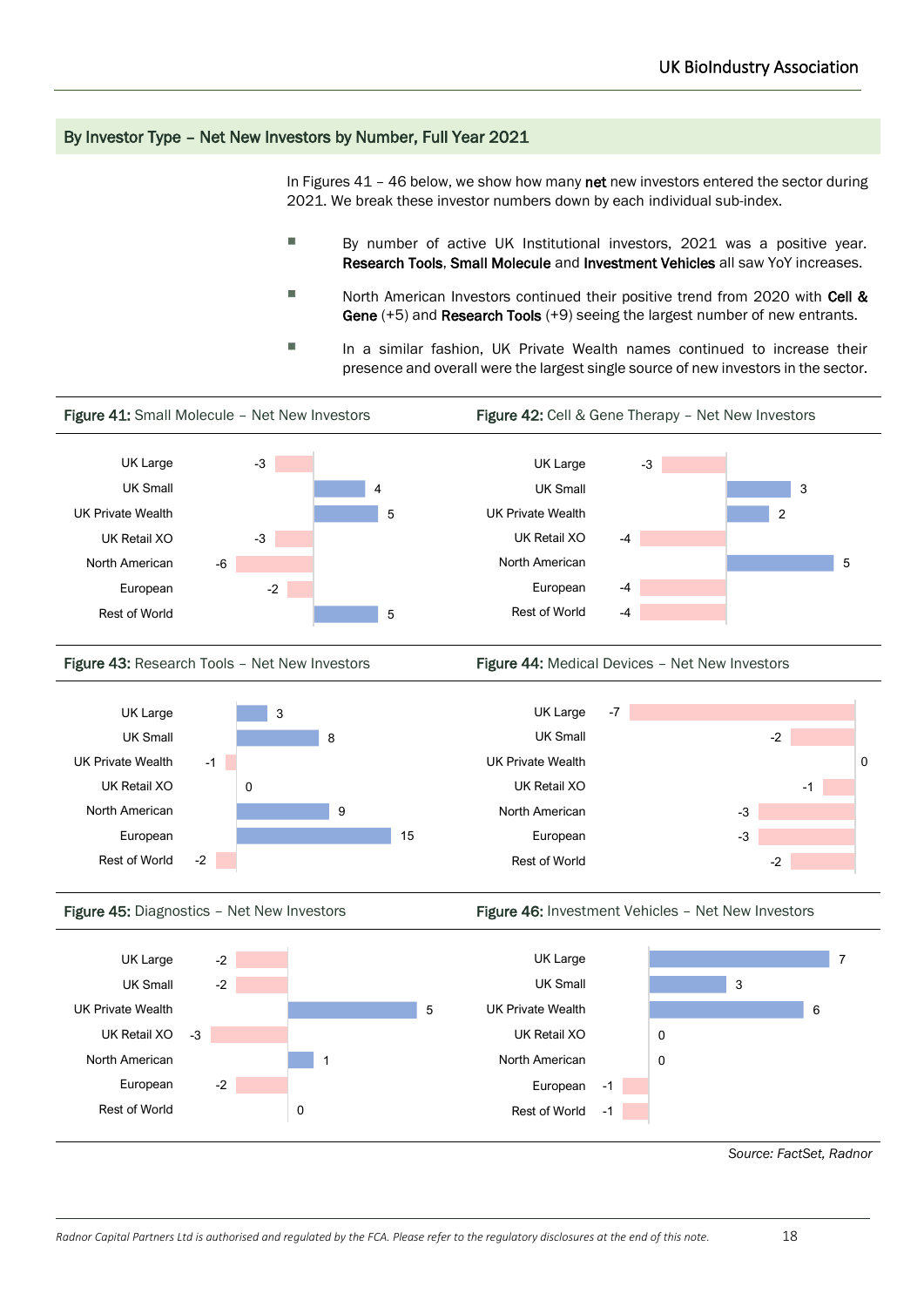# Appendix:

Figure 47: Broad Biotech Index – Market Cap Analysis



*Source: FactSet, Radnor*

Figure 48: Broad Biotech Index - Top Ten Constituents by Market Cap

|                                             | 76 Others, £ 13,232m                      |
|---------------------------------------------|-------------------------------------------|
| Oxford Biomedica (Cell & Gene), £1,043m     |                                           |
| BB Healthcare (Inv Vehicles), £1,129m       |                                           |
| IP Group (Inv Vehicles), £1,276m            |                                           |
| Syncona (Inv Vehicles), £1,437m             |                                           |
| Indivior (Small Molecule), £1,708m          |                                           |
| Worldwide Healtcare (Inv Vehicles), £2,346m |                                           |
| Genus (Non Human), £3,207m                  |                                           |
| Abcam (Research Tools), £3,703m             |                                           |
|                                             | Dechra (Non Human), £5,267m               |
|                                             | Oxford Nanopore (Research Tools), £5,513m |
|                                             |                                           |